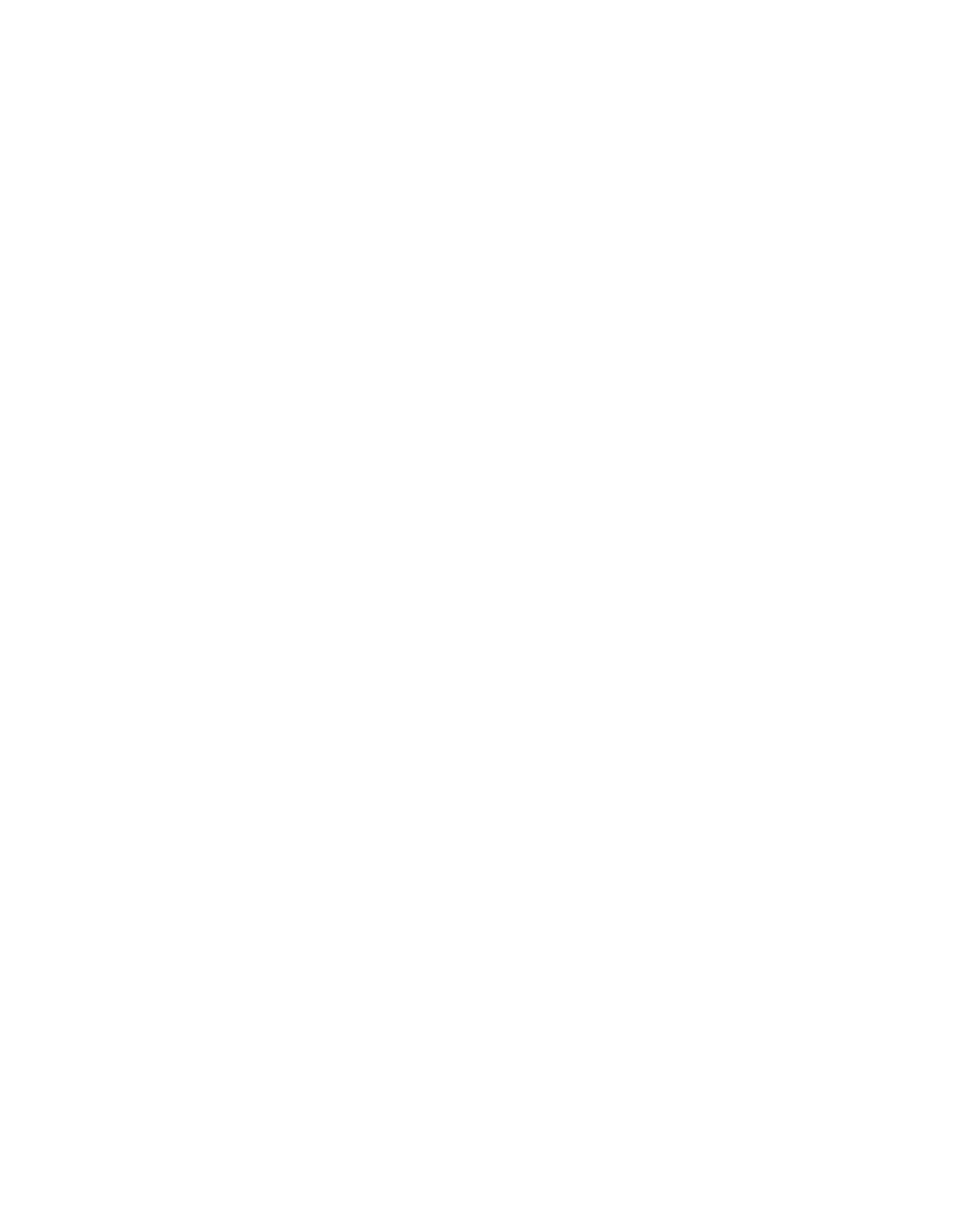

Executive Summary

## **Who Should Take College-Level Courses? Impact Findings From an Evaluation of a Multiple Measures Assessment Strategy**

**Elisabeth A. Barnett** Community College Research Center

**Elizabeth Kopko** Community College Research Center

> **Dan Cullinan** MDRC

**Clive R. Belfield** Queens College, City University of New York

**October 2020**



TEACHERS COLLEGE, COLUMBIA UNIVERSITY



The Center for the Analysis of Postsecondary Readiness (CAPR) is a partnership of research scholars led by the Community College Research Center, Teachers College, Columbia University, and MDRC. The research reported here was supported by the Institute of Education Sciences, U.S. Department of Education, through Grant R305C140007 to Teachers College, Columbia University. The opinions expressed are those of the authors and do not represent views of the Institute or the U.S. Department of Education. For more information about CAPR, visi[t postsecondaryreadiness.org.](https://postsecondaryreadiness.org/)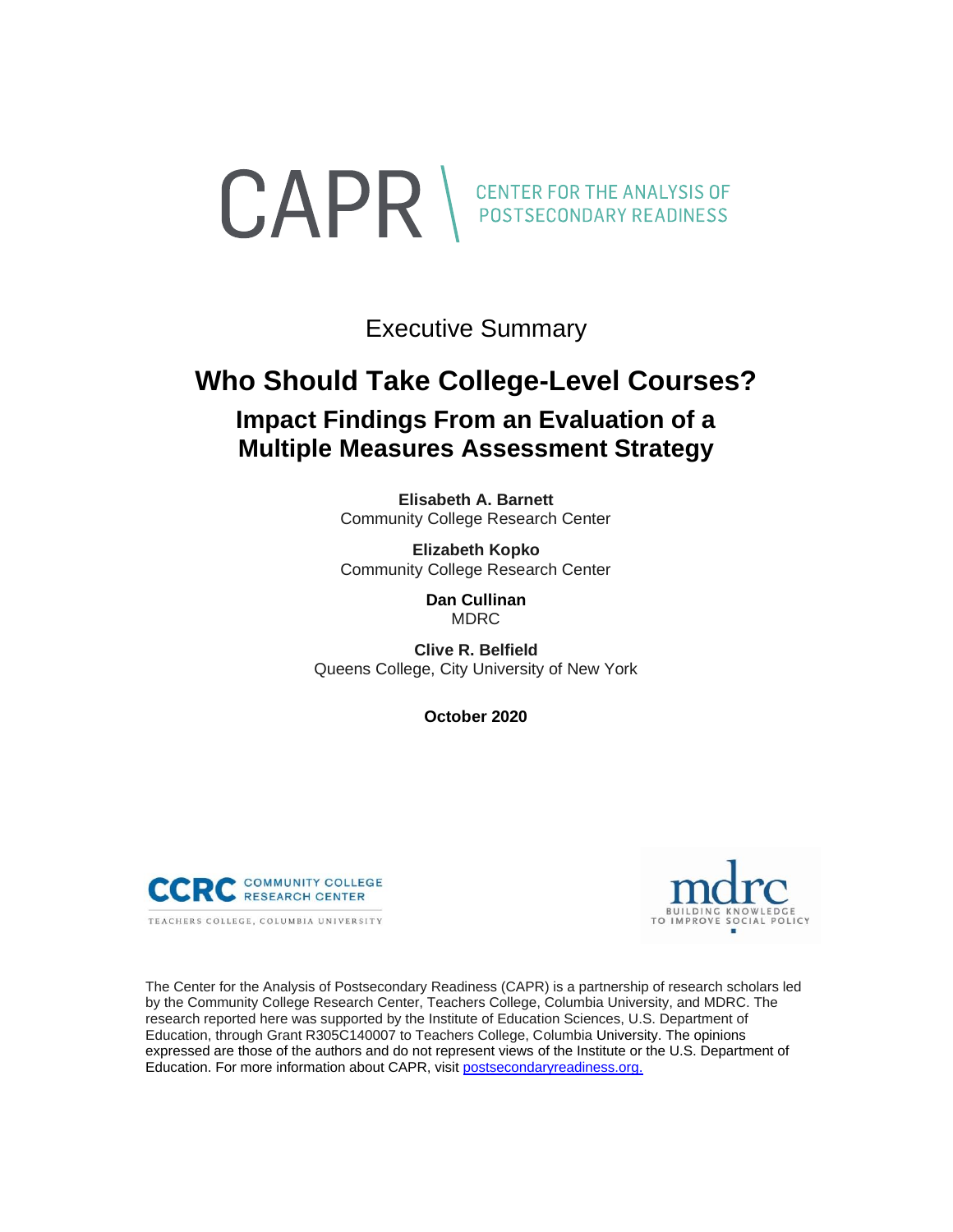## **Acknowledgments**

The authors of this report are deeply grateful to the seven SUNY colleges that courageously joined this research project and have been excellent and committed partners: Cayuga Community College, Jefferson Community College, Niagara County Community College, Onondaga Community College, Rockland Community College, Schenectady County Community College, and Westchester Community College. We also greatly value our partnership with the State University of New York System Office and especially appreciate Deborah Moeckel's support and encouragement.

Many other people have supported this work by providing feedback on drafts of this report. James Benson, our program officer at the Institute of Education Sciences, offered extensive input and useful suggestions. Peter Bergman (CCRC) was an important resource in developing our research design. Other reviewers provided helpful insights, including Thomas Brock (CCRC), Nikki Edgecombe (CCRC), Doug Slater (CCRC), Elizabeth Ganga (CCRC), and Alex Mayer (MDRC).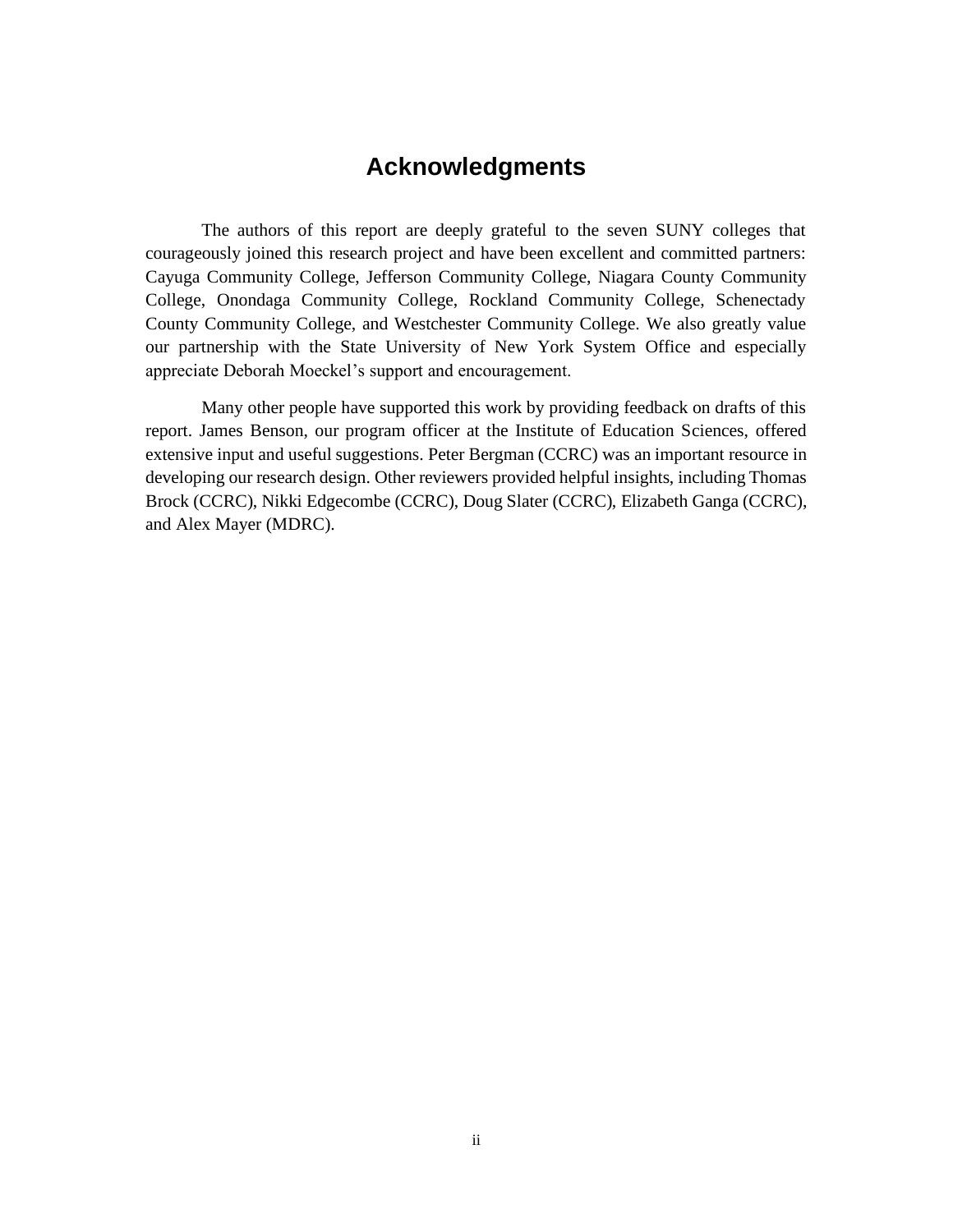## **Overview**

While many incoming community college students and broad-access four-year college students are referred to remedial programs in math or English based solely on scores they earn on standardized placement tests, large numbers of colleges have begun to use additional measures to assess the academic preparedness of entering students. Concomitant with major reform efforts in the structure of remedial (or developmental) education coursework, this trend toward the use of multiple measures assessment is informed by two strands of research: one suggests that many students traditionally assigned to prerequisite remediation would fare better by enrolling directly in college-level courses, and the other suggests that different measures of student skills and performance, and in particular the high school grade point average (GPA), may be useful in assessing college readiness.

CAPR recently completed a random assignment study of a multiple measures placement system that uses data analytics. The aim was to learn whether this alternative system yields placement determinations that lead to better student outcomes than a system based on test scores alone. Seven community colleges in the State University of New York (SUNY) system participated in the study. The alternative placement system we evaluated uses data on prior students to weight multiple measures — including placement test scores, high school GPAs, and other measures — in predictive algorithms developed at each college that are then used to place incoming students into remedial or college-level courses. Nearly 13,000 incoming students who arrived at these colleges in the fall 2016, spring 2017, and fall 2017 terms were randomly assigned to be placed using either the status quo placement system (the business-as-usual group) or the alternative placement system (the program group). The three cohorts of students were tracked through the fall 2018 term, resulting in the collection of three to five semesters of outcomes data, depending on the cohort. We also conducted research on the implementation of the alternative placement system at each college as well as a cost and cost-effectiveness analysis.

Findings from the implementation and cost components of the study show that:

- Implementation of the multiple measures, data analytics placement system was complex but successfully achieved by all the participating colleges.
- Because alternative placement resulted in many fewer enrollments in remedial courses, the total cost of using the multiple measures system was \$280 less per student than using the business-as-usual system.
- Students enrolled in 0.798 fewer credits within three terms under the alternative system, saving each student, on average, \$160 in tuition/fees.

Impact findings from the evaluation of student outcomes show that: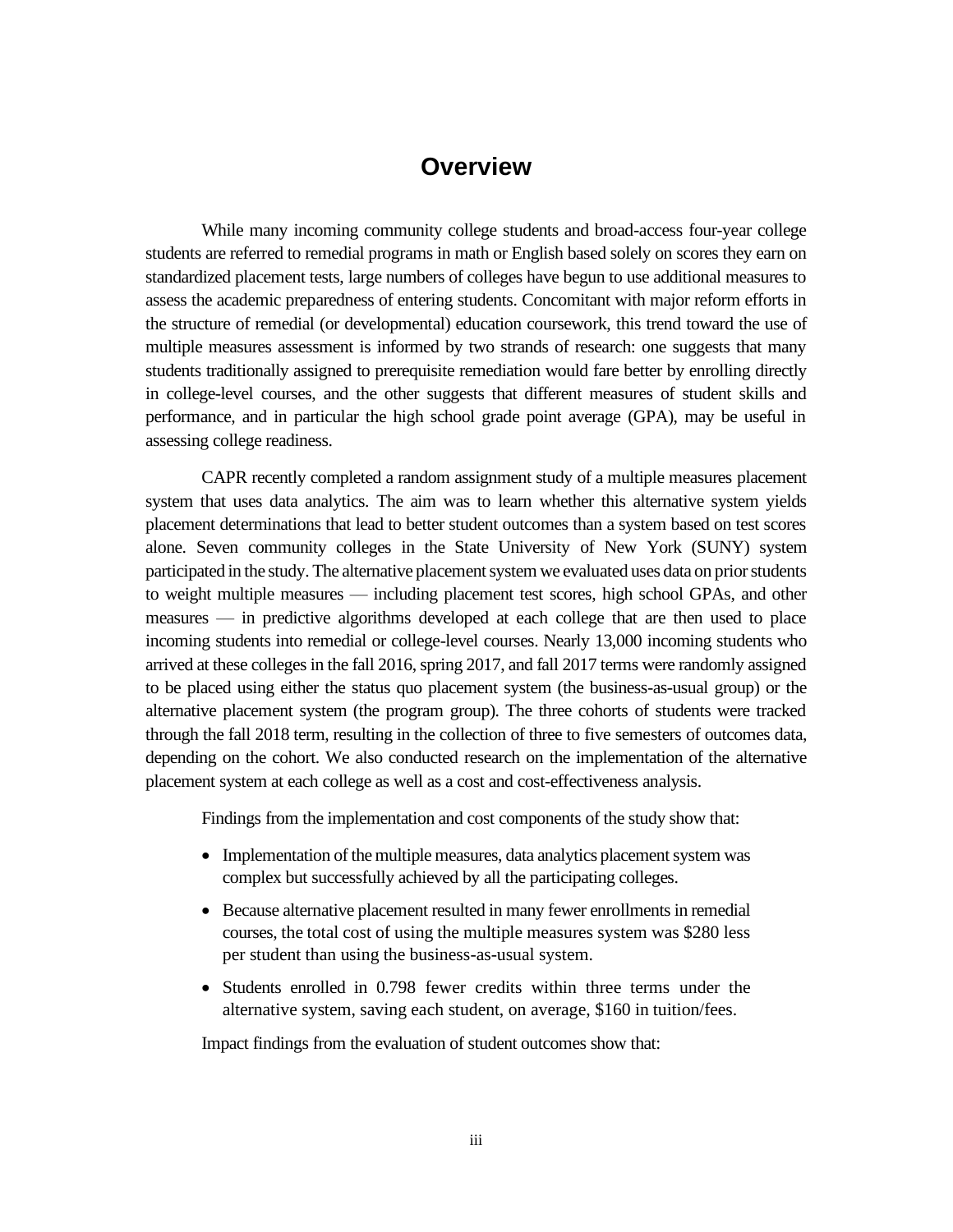- Many program group students were placed differently than they would have been under the status quo system. In math, 16 percent of program group students were "bumped up" to a college-level course; 10 percent were "bumped down" to a remedial course. In English, 44 percent were bumped up and 7 percent were bumped down.
- In math, in comparison to business-as-usual group students, program group students had modestly higher rates of placement into, enrollment in, and completion (with grade C or higher) of a college-level math course in the first term, but the higher enrollment and completion rates faded and then disappeared in the second and third terms.
- In English, program group students had higher rates of placement into, enrollment in, and completion of a college-level English course across all semesters studied. While gains declined over time, through the third term, program groups students were still 5.3 percentage points more likely to enroll in and 2.9 percentage points more likely to complete a college-level English course (with grade C or higher).
- Program group students earned slightly more credits than business-as-usual group students in the first and second terms, but the gain became insignificant in the third term. No impacts were found on student persistence or associate degree attainment.
- All gender, Pell recipient status, and race/ethnicity subpopulations considered (with the exception of men in math) had higher rates of placement into collegelevel courses using the alternative system. In English, these led to program group course completion rates that, compared to their same subgroup peers, were 4.6, 4.5, 3.0, and 7.1 percentage points higher for women, Pell recipients, non-Pell recipients, and Black students over three terms.
- Program group students who were bumped up into college-level courses from what their business-as-usual placements would have been were 8–10 percentage points more likely to complete a college-level math or English course within three terms. Program group students who were bumped down into developmental courses were 8–10 percentage points *less* likely to complete a college-level math or English course within three terms.

This study provides evidence that the use of a multiple measures, data analytics placement system contributes to better outcomes for students, including those from all the demographic groups analyzed. Yet, the (relatively few) students who were bumped down into developmental courses through the alterative system fared worse, on average, than they would have under business-as-usual placement. This suggests that colleges should consider establishing placement procedures that allow more incoming students to enroll in college-level courses.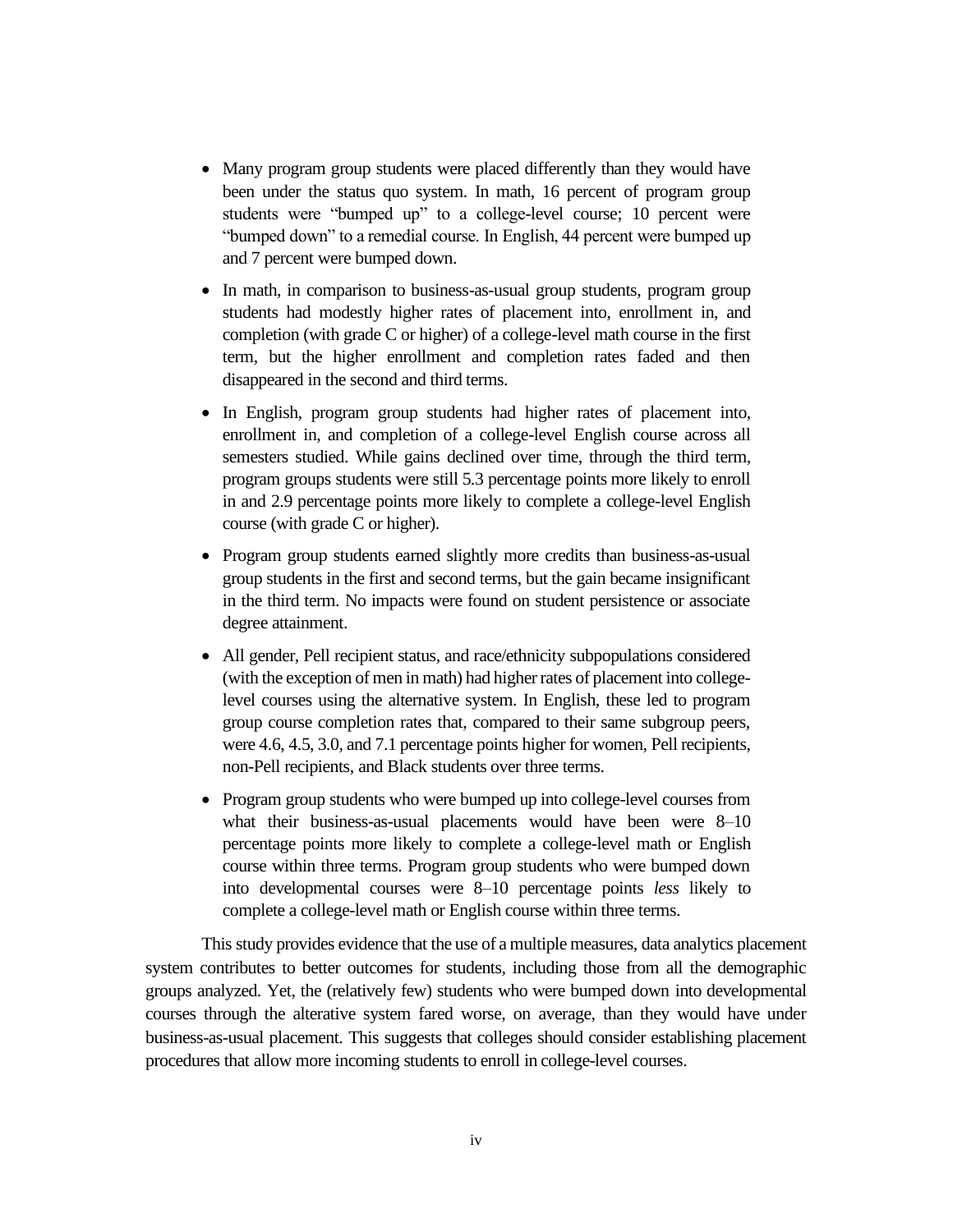## **Executive Summary**

Placement testing is a near-universal part of the enrollment experience for incoming community college students (Bailey, Jaggars, & Jenkins, 2015). Community colleges accept nearly all students for admission but then make a determination about whether or not those students are immediately ready for college-level coursework. Virtually all community colleges (and more than 90 percent of public four-year colleges) use the results of placement tests — either alone or in concert with other information — to determine whether students are underprepared (Rutschow, Cormier, Dukes, & Cruz Zamora, 2019). Students deemed underprepared are typically encouraged or required to participate in remedial coursework before beginning college-level courses in those subject areas in which they are found to need academic help.

In recent years, questions have arisen about the efficacy of standardized placement tests as well as the utility of traditional developmental coursework. College practitioners and others are concerned about whether too many students are unnecessarily required to take developmental education courses before beginning college-level work. Traditional developmental courses require students to make a substantial investment of time and money, and many students who begin college by taking developmental coursework never complete a college credential (Bailey et al., 2015). Indeed, research shows that the effects of traditional developmental courses are mixed at best (Bailey, 2009; Jaggars & Stacey, 2014).

Evidence also suggests that the use of placement tests alone is inadequate in determining which students need remediation. Studies have shown that the use of multiple measures in placement decisions, and in particular the use of high school grade point average (GPA), is associated with lower rates of misplacement and higher rates of enrolling in and succeeding in college-level courses in math and English (Belfield & Crosta, 2012; Scott-Clayton, 2012). Partly in response to these findings, substantial numbers of colleges are turning to the use of multiple measures for assessing and placing students.

In 2015, the Center for the Analysis of Postsecondary Research (CAPR) began work on a random assignment study of a multiple measures, data analytics placement system to determine whether it yields placement determinations that lead to better student outcomes than a system based on test scores alone. The alternative placement system we evaluated uses data on prior students to weight multiple measures — including placement test scores, high school GPAs, and other measures — in predictive algorithms developed at each college that are then used to place incoming students into remedial or college-level courses. Seven community colleges in the State University of New York (SUNY) system participated in the study: Cayuga Community College, Jefferson Community College, Niagara Community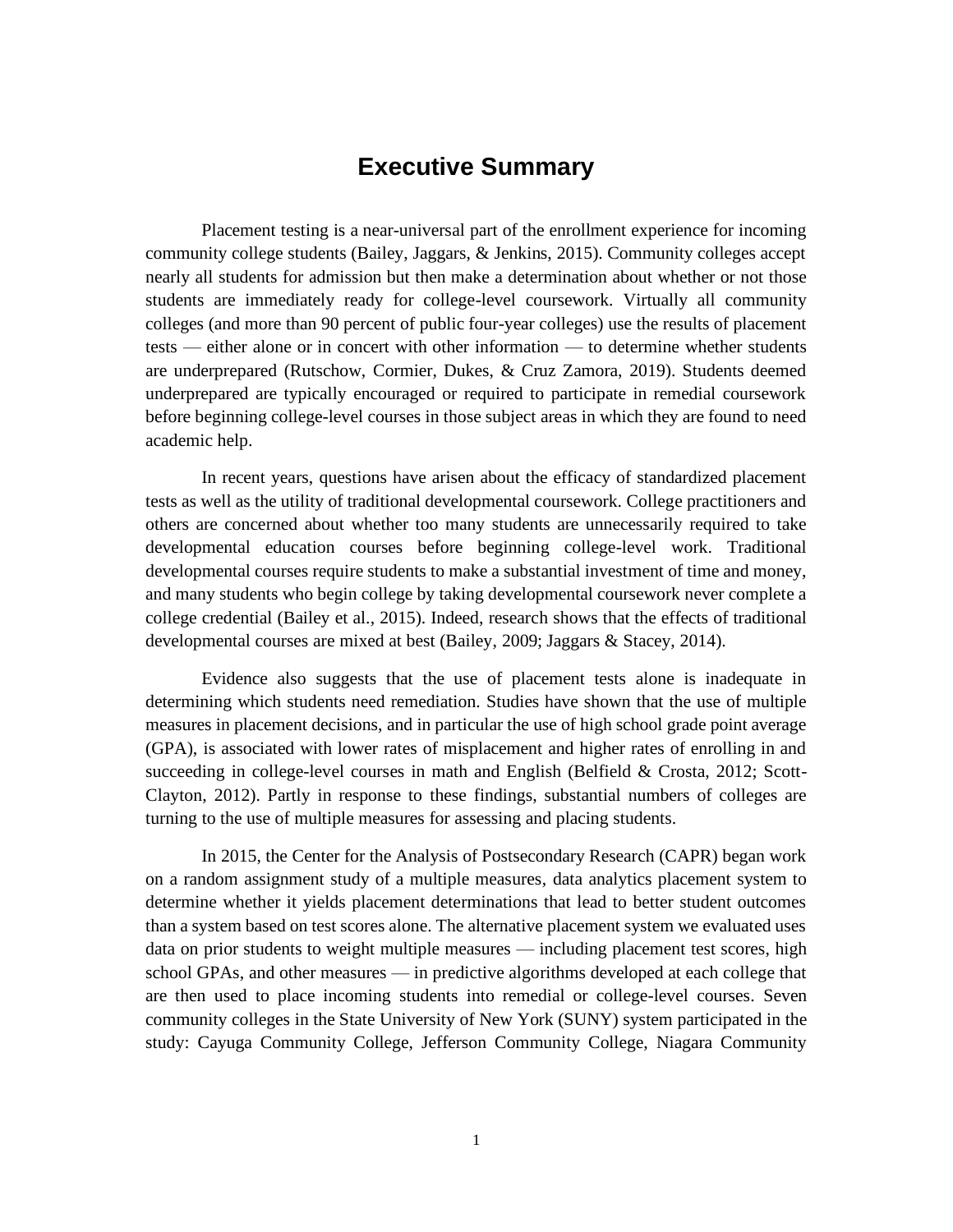College, Onondaga Community College, Rockland Community College, Schenectady Community College, and Westchester Community College. A report on early findings from this research (Barnett et al., 2018) describes the implementation and costs involved in establishing such a placement system as well as the initial effects that using it had on student outcomes. The current report shares selected implementation findings but focuses mainly on providing impact findings on students during the three semesters following initial placement, as well as findings from a cost and cost-effectiveness analysis. A longer-term follow-up report on this sample of students is planned for summer 2022.

## **Study Design and the Implementation of an Alternative Placement System**

Our study compares the effects on student outcomes of placing students into developmental or college-level courses using either a multiple measures, data analytics placement system or a status quo system that uses just one measure — placement test scores. We are also concerned with how the alternative placement system is implemented and with its costs.

Five research questions have guided the study:

- 1. How is a multiple measures, data analytics placement system implemented, taking into account different college contexts? What conditions facilitate or hinder its implementation?
- 2. What effect does using this alternative placement system have on students' placements?
- 3. With respect to academic outcomes, what are the effects of placing students into courses using the alternative system compared with traditional procedures?
- 4. Do effects vary across different subpopulations of students?
- 5. What are the costs associated with using the alternative placement system? Is it cost-effective?

To answer Question 1, we conducted two rounds of implementation site visits to each of the seven colleges in which we interviewed key personnel, including administrators, staff, and faculty. To answer Questions 2 through 4, we tracked eligible students who first began the intake process at a participating college in the fall 2016, spring 2017, or fall 2017 term through the fall 2018 term. For the analyses presented in this report, student data were collected in early 2019 from the seven colleges that participated in the study and from the SUNY central institutional research office. The data allowed researchers to observe students'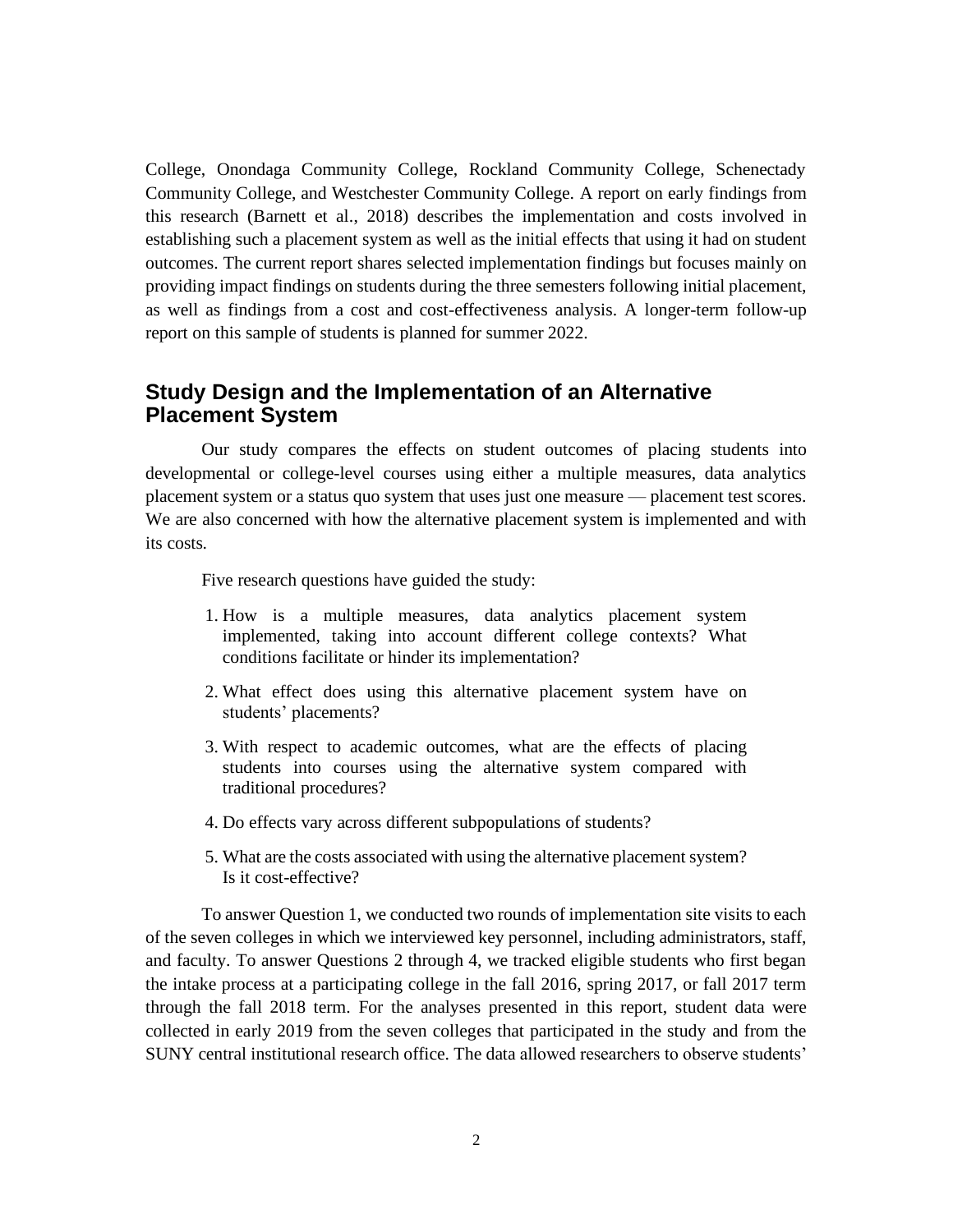outcomes for three to five semesters following placement, depending on the cohort. To answer Question 5, we conducted a study of costs as well as a cost-effectiveness analysis that incorporates outcomes data.

In order to carry out this evaluation, an alternative placement system had to be created and implemented, and random assignment procedures had to be established. Researchers and personnel at each college collaborated in these activities. We obtained 2–3 years of historical data from each college that were then used to create algorithms that weighted different factors (placement test scores, high school GPAs, time since high school graduation, etc.) according to how well they predicted success in college-level math and English courses. Faculty at each college then created placement rules by choosing cut points on each algorithm that would be used to place program group students into remedial or college-level math and English courses.

Extensive effort went into automating the alternative placement system at each college so that it could be used with all incoming students. In addition, procedures were established to randomly place about half of the incoming students (the program group) using the new data analytics system; the other half (the business-as-usual group) were placed using each college's existing placement system (most often using the results of ACCUPLACER tests). A total of 12,971 students entered the study in three cohorts.

Overall, implementation of the multiple measures, data analytics placement system created a significant amount of up-front work to develop new processes and procedures that, once in place, generally ran smoothly and with few problems. At the beginning of the project, colleges underwent a planning process of a year or more, in close collaboration with the research team, in order to make all of the changes required to implement the alternative placement system. Among other activities, each college did the following: (1) organized a group of people to take responsibility for developing the new system, (2) compiled a historical dataset which was sent to the research team in order to create the college's algorithms, (3) developed or improved processes for obtaining high school transcripts for incoming students and for entering transcript information into IT systems in a useful way, (4) created procedures for uploading high school data into a data system where it could be combined with test data at the appropriate time, (5) changed IT systems to capture the placement determinations derived from the use of multiple measures, (6) created new placement reports for use by students and advisors, (7) provided training to testing staff and advisors on how to interpret the new placement determinations and communicate with students about them, and (8) conducted trial runs of the new processes to troubleshoot and avoid problems during actual implementation.

While these activities were demanding, every college was successful in overcoming barriers and developing the procedures needed to support the operation of the data analytics placement system for its students. Five colleges achieved this benchmark in time for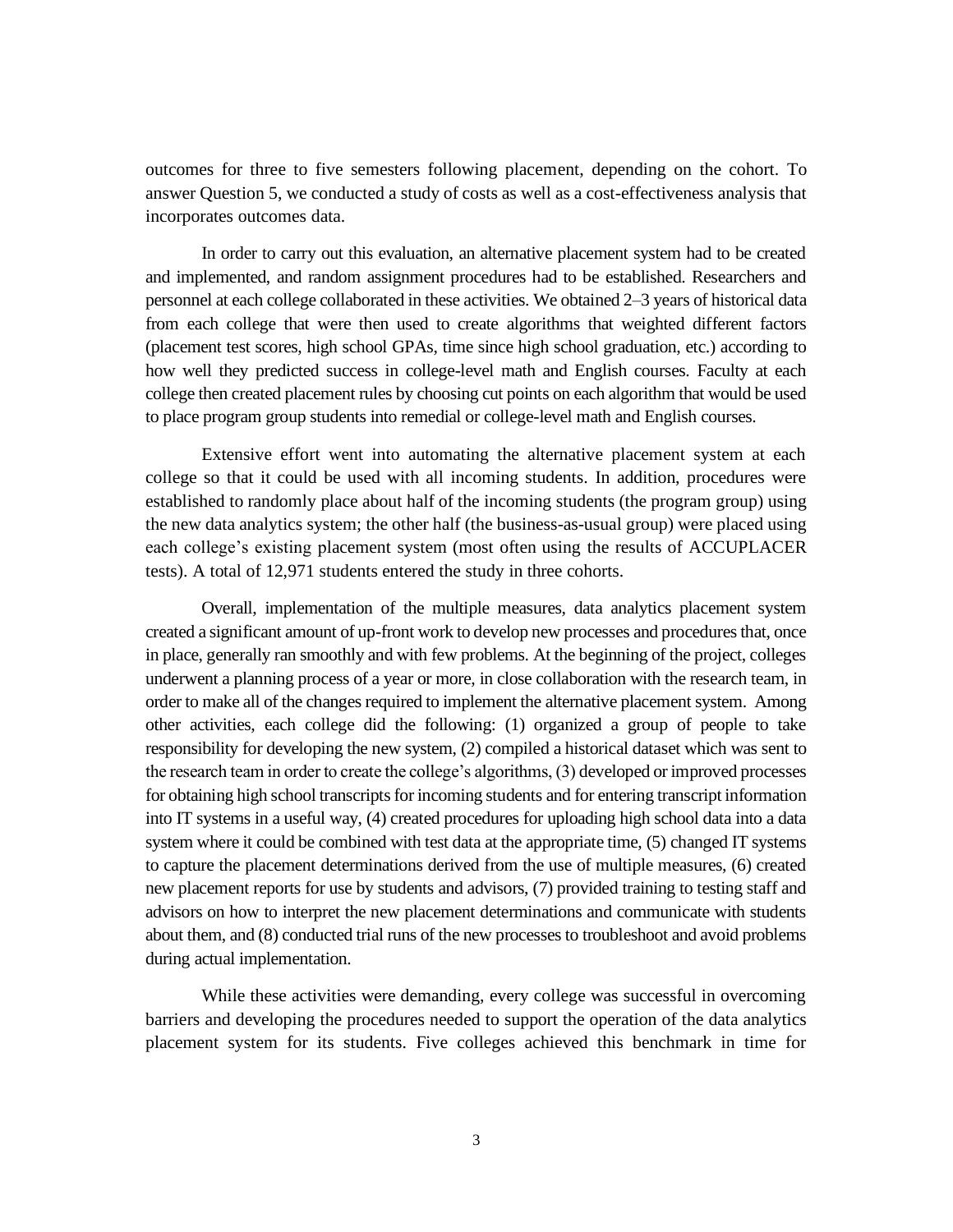placement of students entering in fall 2016, while the other two colleges did so in time for new student intake in fall 2017. (A fuller account of implementation findings is provided in Barnett et al., 2018.)

### **Data, Analysis, and Results**

#### **Sample and Method**

In this experimental study, incoming students who took a placement test were randomly assigned to be placed using either the multiple measures, data analytics system or the business-as-usual system. This assignment method creates two groups of students program group and business-as-usual group students — who should, in expectation, be similar in all ways other than their form of placement. We present aggregated findings from all participating colleges using data from three cohorts of students who went through the placement testing process in the fall 2016, spring 2017, or fall 2017 semester.

Our final analytic sample consists of 12,971 students who took a placement test at one of the seven partner colleges, of which 11,102, or about 86 percent, enrolled in at least one course of any kind between the date of testing and fall 2018. Because some students in the sample were eligible to receive either a math or an English placement rather than both, the sample for our analysis of math outcomes is reduced to 9,693 students, and the sample for analysis of English outcomes is reduced to 10,719 students. We find that differences in student characteristics and in placement test scores between program group and business-asusual group students are generally small and statistically insignificant, which provides reassurance that the randomized treatment procedures undertaken at the colleges were performed as intended.

Our analyses were conducted using ordinary least squares regression models in which we controlled for college fixed effects and student characteristics such as gender, race/ethnicity, age, and financial aid status, as well as proxies for college preparedness.

For both math and English, we consider the following outcomes: the rate of collegelevel course placement (versus remedial course placement) in the same subject area, the rate of college-level course enrollment in the same subject area, and the rate of college-level course completion with a grade of C or higher in the same subject area. Because we might expect impacts to change over time, we present impact estimates for one, two, and three semesters from testing. (In the full report, we also discuss longer-term outcomes for the first cohort of students.)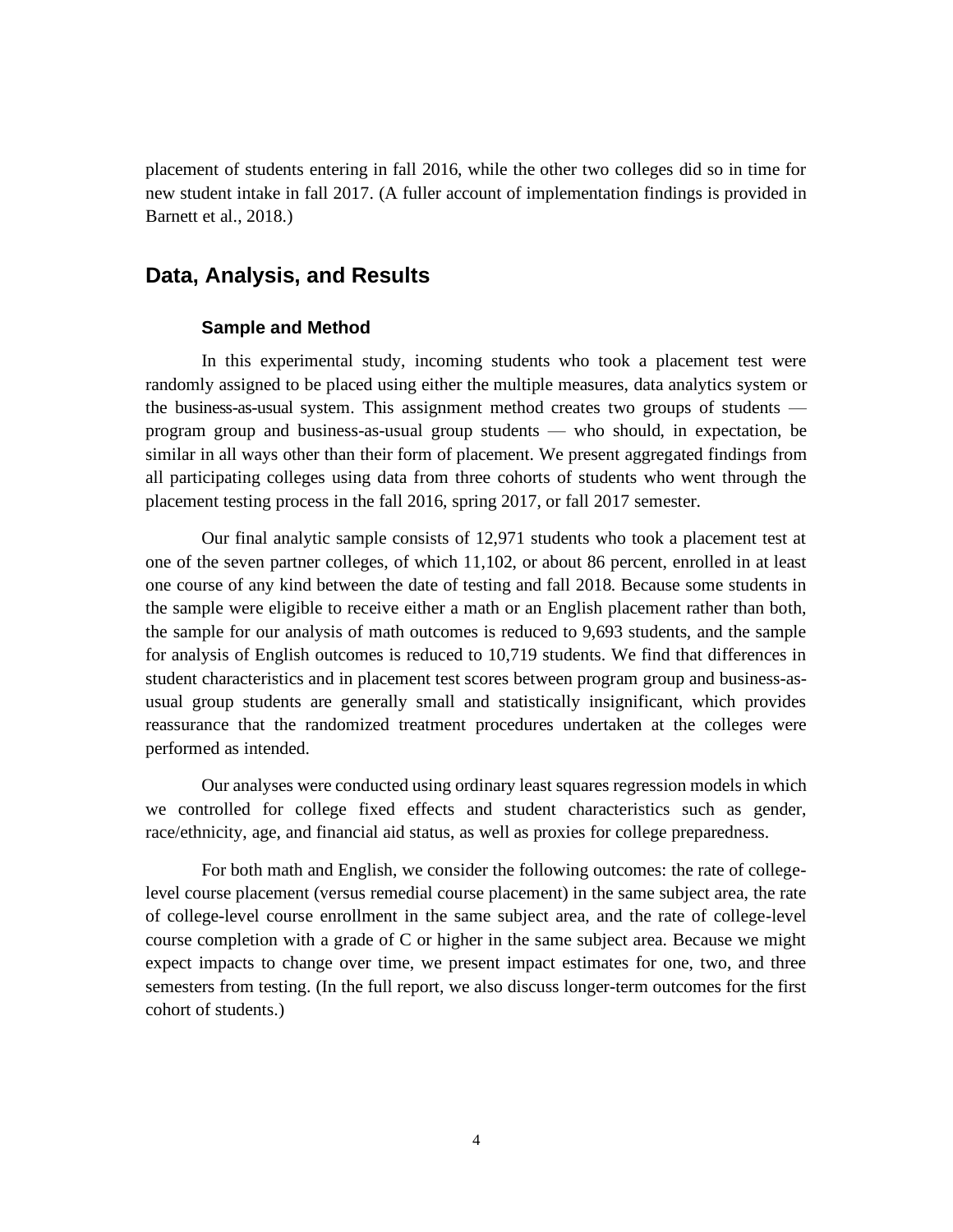#### **Placement Determinations of Program Group Students**

Because the multiple measures, data analytics placement system uses different criteria than the business-as-usual system, it could lead to more (or fewer) students being placed into college-level math or English courses. Importantly, however, any new placement procedure does not change the placement determinations of some students. Figure ES.1 shows how the placement determinations of program students differed from what they would have been under the status quo. As expected, based on prior research, the proportion of higher (or "bumped up") placements outweighed the proportion of lower (or "bumped down") placements in both subject areas but particularly in English, where over half of program group students were placed differently than they would have been otherwise.



#### **Figure ES.1**

#### **Change in Placement Among Program Group Students**

#### **Main Impact Findings**

As shown in Figure ES.2, placement by the algorithm increased the rate of placement into college-level math by 6.5 percentage points. But the associated gains in college-level math enrollment and completion were small and short-lived. During the first term, compared to business-as-usual group students, program group students were 2.4 percentage points (*p* <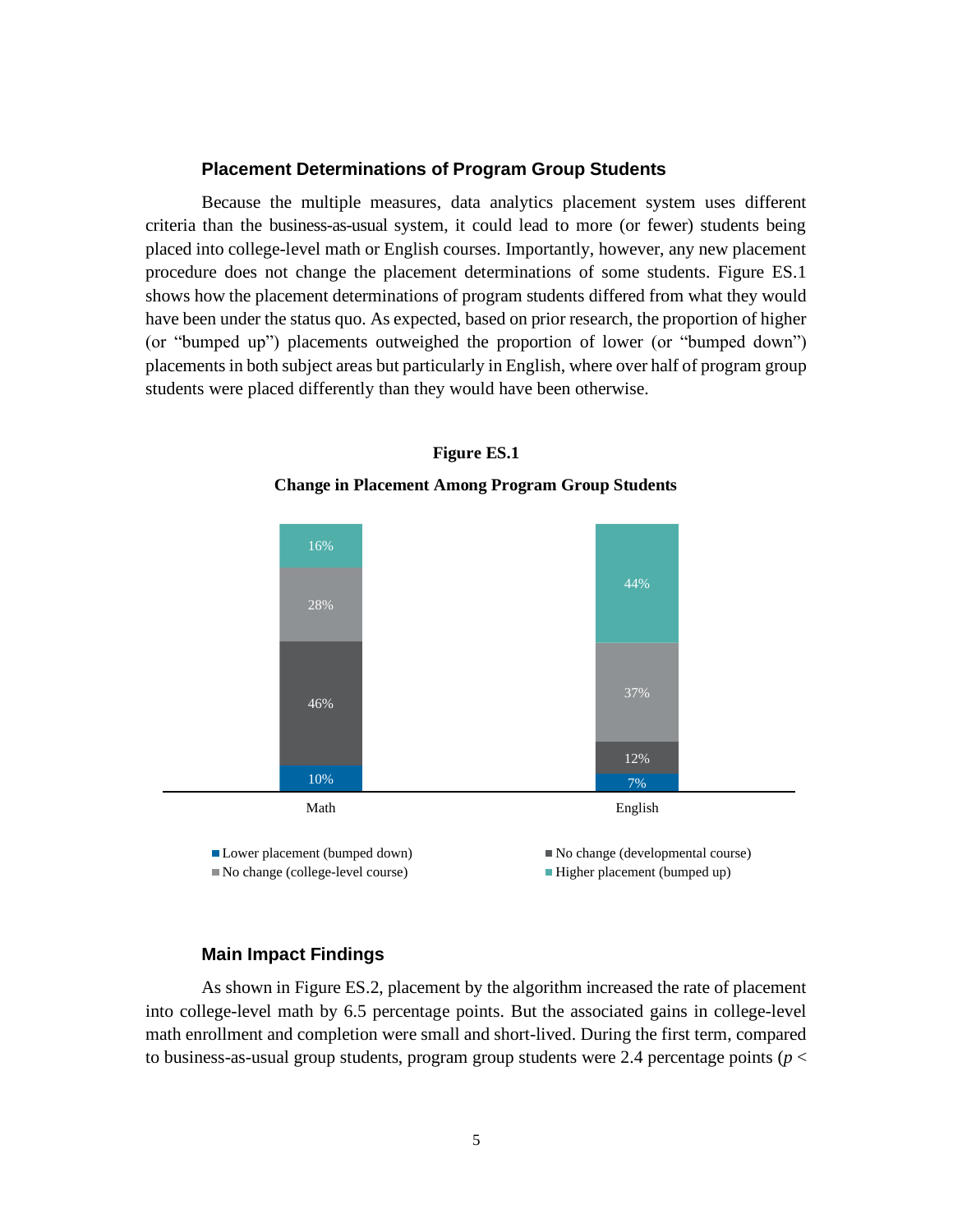.01) more likely to enroll in a college-level math course and 2.0 percentage points  $(p < .01)$ more likely to pass (with grade C or higher) a college-level math course. The positive impacts on both outcomes disappeared by the third term.

#### **Figure ES.2**

#### **College-Level Math Course Outcomes (Among Students in the Math Subsample)**



<sup>\*\*\*</sup>*p* < .01, \*\**p* < .05, \**p* < .10.

In English we find larger impacts across all outcomes considered. Importantly, these positive impacts in English were sustained through the third term after testing. As shown in Figure ES.3, program group students' rate of placement into college-level English was 33.8 percentage points higher than that of business-as-usual group students. The rates of enrollment and completion among program students were also higher. Although business-asusual group students began to catch up with program group students over time, students assigned by the algorithm maintained a modest advantage with respect to enrolling in and passing college-level English by the end of three semesters. Compared to business-as-usual group students, program group students were 5.3 percentage points  $(p < .01)$  more likely to enroll in a college-level English course and 2.9 percentage points  $(p < .01)$  more likely to pass (with grade C or higher) a college-level English course through three terms.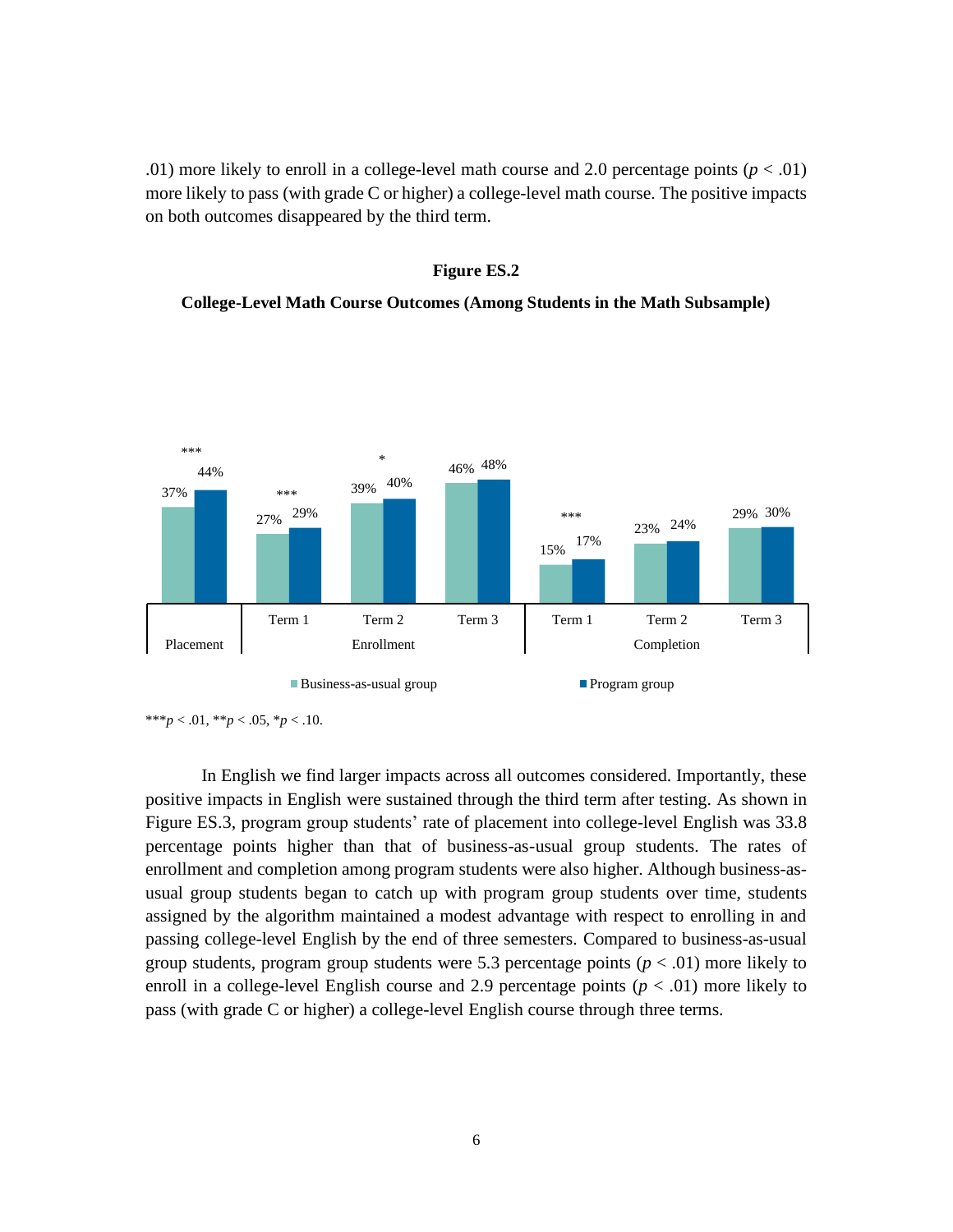



**College-Level English Course Outcomes (Among Students in the English Subsample)**

In addition to subject-specific impacts, we tested for impacts on overall college-level course taking, persistence, and associate degree attainment. Compared to business-as-usual group students, program group students earned, on average, 0.35 credits more college-level credits one term after testing  $(p < .01)$  and 0.31 more credits within the first two terms of testing  $(p < 0.1)$ , but the gain became insignificant in the third term. The small, early credit impact can largely be explained by the algorithm's effect on college-level course-taking in English, suggesting that the benefits of alternative placement did not spill over into other subjects. We find no impact on student persistence or associate degree attainment.

#### **Subgroup Impact Findings**

We also conducted subgroup analyses by gender (female, male), Pell recipient status (yes, no), and race/ethnicity (Black, Hispanic, White) on our main outcomes of interest in each subject: placement into, enrollment in, and completion of a college-level course. To determine whether attainment gaps between subgroups were affected by the multiple measures placement system, we also tested the significance of interaction effects between treatment status and each subgroup.

<sup>\*\*\*</sup>*p* < .01, \*\**p* < .05, \**p* < .10.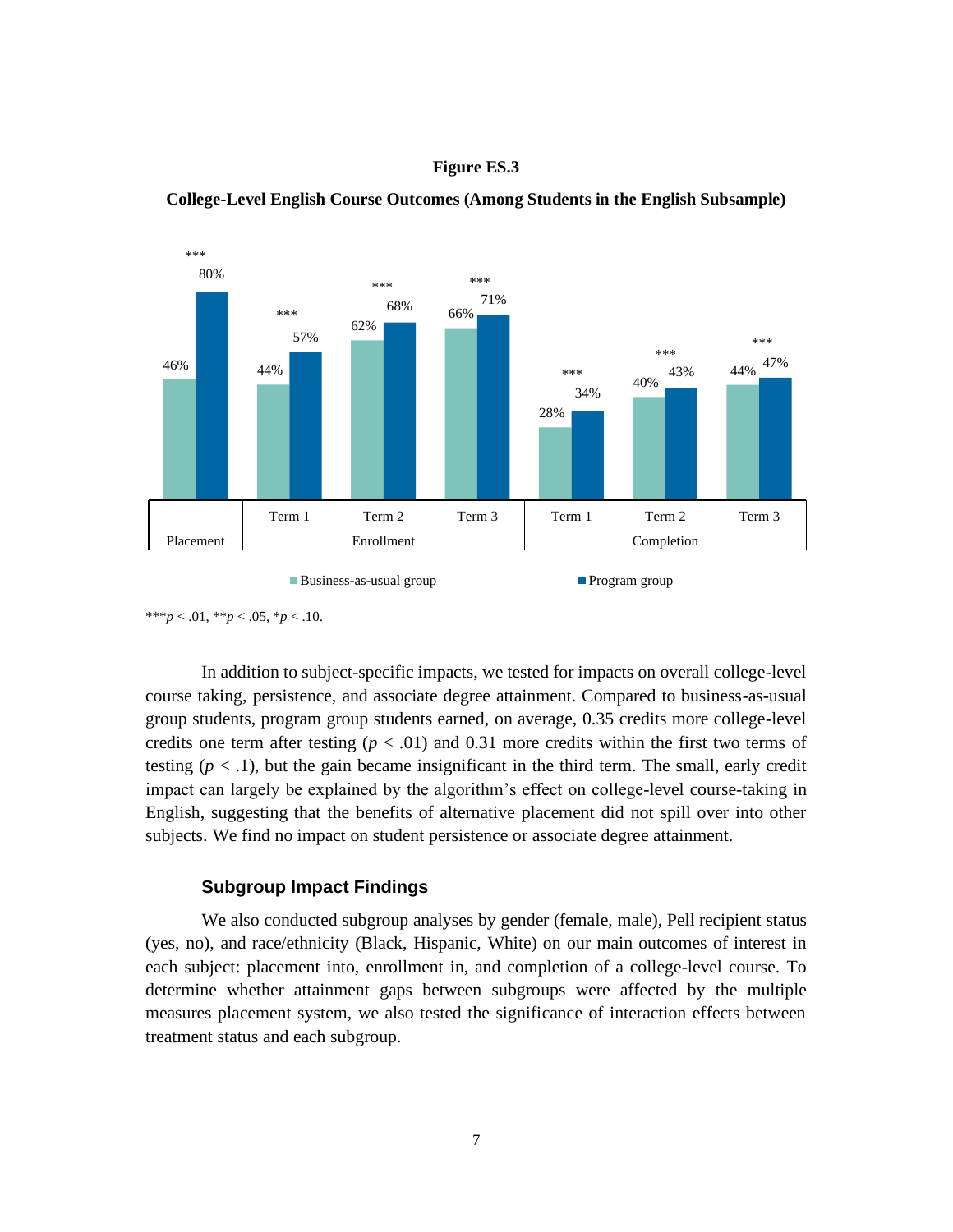In math, we find higher rates of college-level math placement for all subgroups considered except men when placed using the algorithm ( $p < .05$ ). Our results suggest that the alternative placement system reversed placement gaps between female and male students: Among students in the business-as-usual group, women were less likely than men to place into college-level math; among students in the program group, women were more likely than men to place into college-level math. We also find that White students received a larger boost into college-level math from alternative placement than did their Black and Hispanic peers; that is, among students in the program group, college-level placement gaps between White and Black students and between White and Hispanic students grew larger.

Subgroup analyses in math also show that women, non-Pell recipients, and White students in the program group were 3.5, 3.8, and 3.2 percentage points  $(p < .01)$ , respectively, more likely to complete a college-level math course (with grade C or higher) than their samesubgroup peers in the business-as-usual group in the term following testing, but these gains were not sustained through the second or third terms. We find no evidence that existing course completion gaps by Pell recipient status changed as a result of multiple measures placement. The male-female completion gap narrowed and the White-Black completion gap widened in the first term, but these changes were not sustained in later semesters.

In English, we find much higher rates of college-level placement (of 30 percentage points or more) among program group students versus business-as-usual group students for all subgroups considered  $(p < .01)$ . And we find that use of the alternative placement system reversed the difference in the rate of placement into college-level English courses for women compared to men and helped to minimize the difference for Black students compared to White students.

We also find that college-level English course completion outcomes for all subgroups were higher in the first term when placed using the algorithm  $(p < .01)$ . These gains faded away by the third term for men and for White and Hispanic students, but they did not disappear for students in other subgroups. Although their gains declined over time, women, Pell recipients, non-Pell recipients, and Black students in the program group were 4.6, 4.5, 3.0, and 7.1 percentage points more likely than their same-subgroup peers in the business-asusual group to complete a college-level English course (with a grade of C or higher) three terms after testing ( $p < .05$  for non-Pell recipients;  $p < .01$  for all others). We do not find any evidence that gaps in the rates of course completion between related subgroups changed under the alternative placement system.

Finally, we examined outcomes of program group students whose placement determinations changed under the alternative placement system (recall Figure ES.1 showing that the placement determinations of only 26 percent of math program students and 51 percent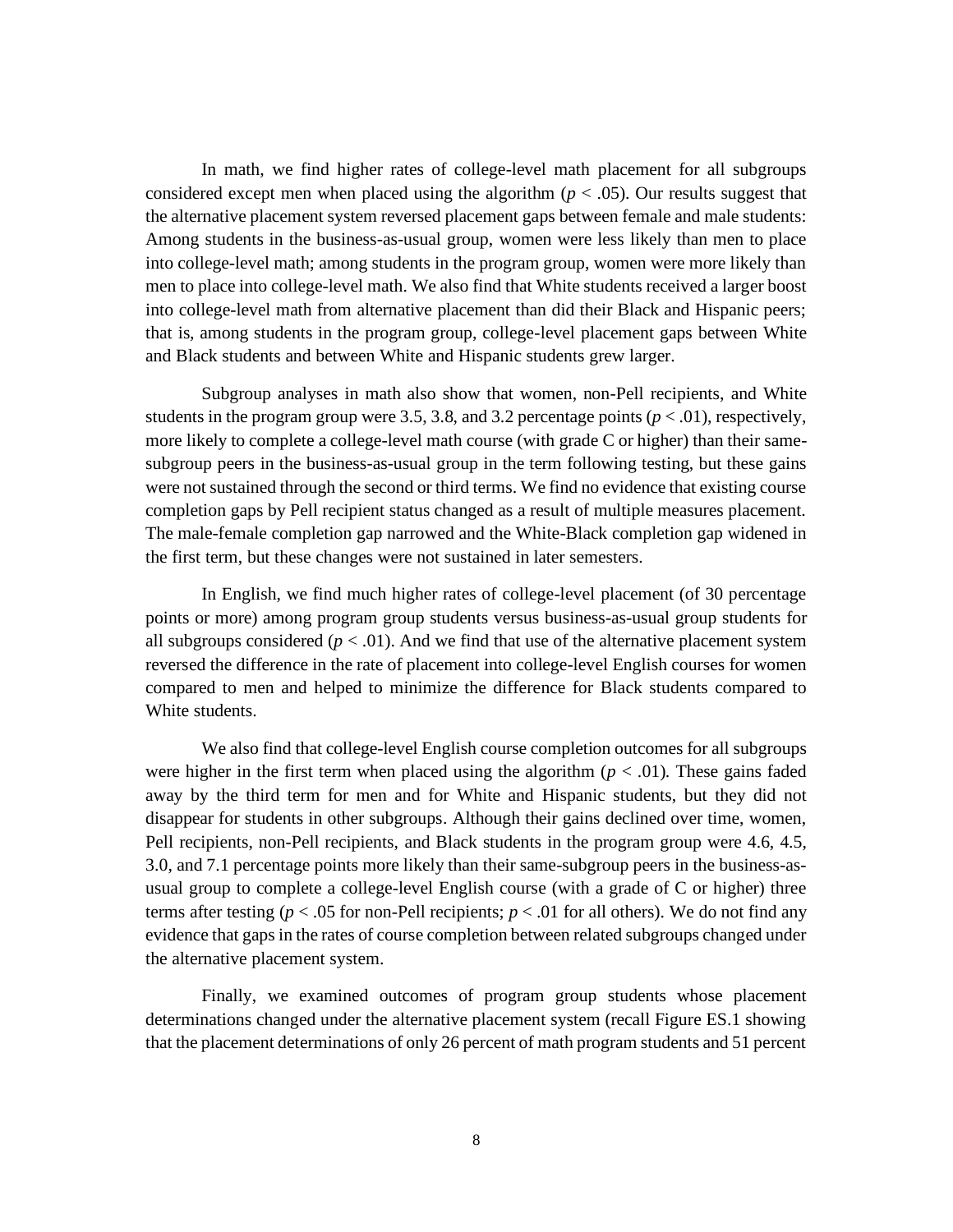of English program students changed from what their business-as-usual placements would have been). We find that bumped up students had substantially better outcomes in both math and English, and that bumped down students had substantially worse outcomes. Program group students who were bumped up into college-level courses from what their business-asusual placements would have been were 8–10 percentage points more likely to complete a college-level math or English course within three terms. Program group students who were bumped down into developmental courses were 8–10 percentage points less likely to complete a college-level math or English course within three terms.

Our findings also indicate that the college-level pass rates of program group students bumped up into college-level courses were very similar to those of students placed under the business-as-usual system. Within three terms, the status quo pass rate (with grade C or higher) in college-level math was 63 percent; the bumped-up pass rate was 60 percent. The status quo pass rate in college-level English was 67 percent; the bumped-up pass rate was 65 percent.

#### **Cost and Cost-Effectiveness Analysis**

To examine costs, we followed the standard approach for the economic evaluation of social programs (Levin et al., 2017). To begin, we itemized all the resources required to implement the alternative placement system and the business-as-usual system to calculate direct costs. Next we calculated the indirect costs that arise from students taking different pathways through college. To calculate cost-effectiveness (from the societal, college, and student perspectives), we identified an appropriate measure of effectiveness for each placement system. We posited that the total number of college-level credits accumulated in math and English per student after three terms would be the most valid measure of effectiveness.

The cost estimate for the alternative placement system is relative to the cost of business-as-usual testing for placement. Relative to the status quo, there are new resource requirements for the alternative system with respect to (1) administrative set-up and the collecting of data for the placement algorithms in math and English, (2) creating the algorithms, and (3) applying the algorithms at the time of placement testing. For both systems, there are costs in (4) administering placement tests. We calculated these direct costs for six colleges (resource data was insufficient at the seventh college) using the ingredients method (Levin et al., 2018).

Across the six colleges, the total cost to fully implement the new system was \$958,810 (all costs are presented in present value 2016 dollars) for 5,808 students in a single cohort. However, this amount includes the cost of administering placement tests, which is estimated to have cost \$174,240 for the cohort. Therefore, the net cost of implementing the alternative system was \$784,560 per cohort, or \$140 per student. The cost per student varied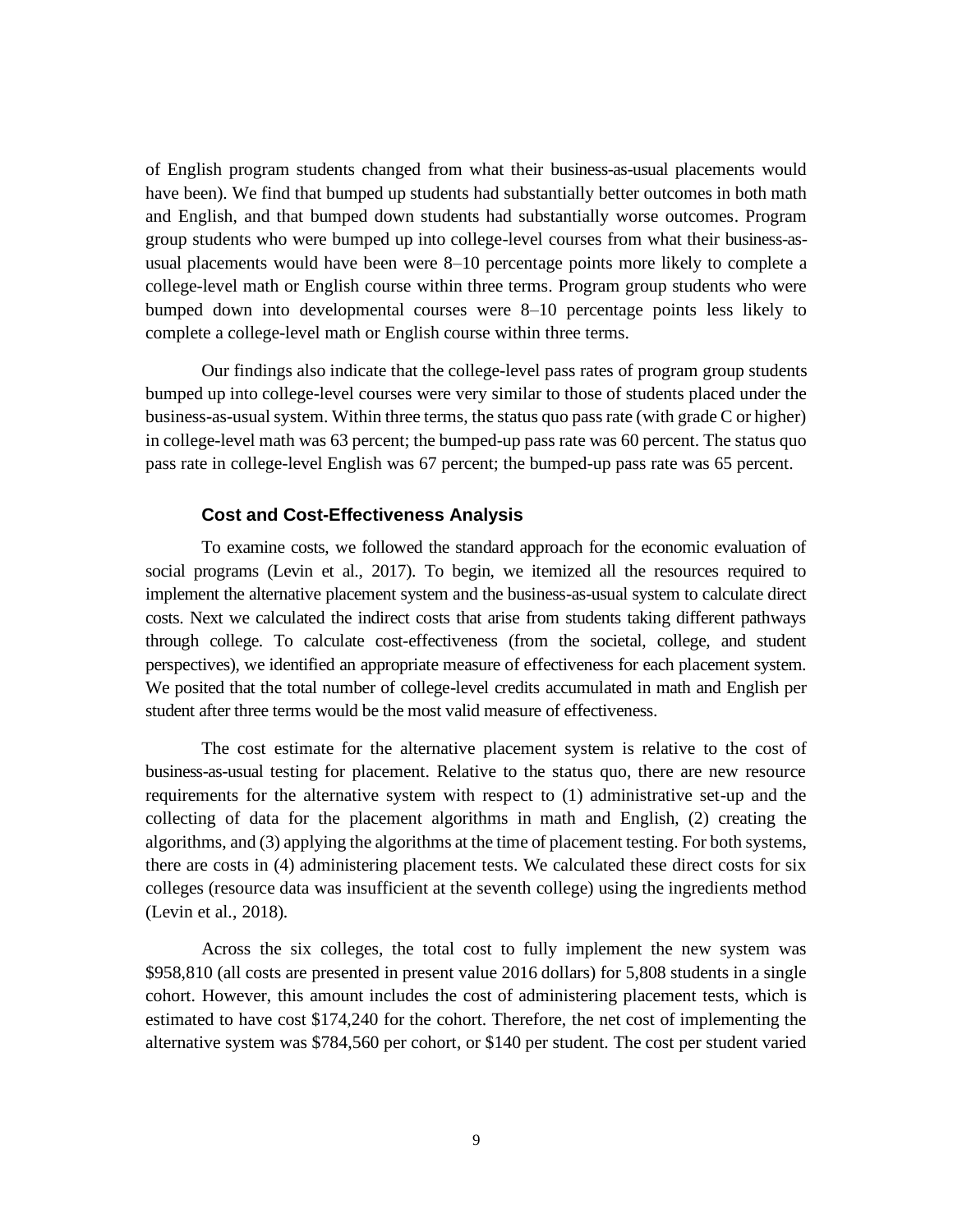by college from \$70 to \$360 per student. This variation is primarily driven by the number of students at each college. More enrollments lead to lower costs because the costs of creating the algorithm are mostly fixed. Once the alternative placement system became fully operational, the ongoing operating costs fell substantially, to \$40 per student.

To determine indirect costs and cost-effectiveness, we use the program effects on credits attempted in both developmental and college-level math and English coursework, as well as credits earned in college-level math and English courses. Program group students enrolled in 1.053 fewer developmental education credits than business-as-usual group students — or 30 percent fewer. This represents a substantial savings for both students and colleges. But program group students also enrolled in 0.255 more college-level math and English credits. In total, students placed under the alternative system attempted 0.798 fewer credits (college-level and developmental) than students placed under the status quo.

While program group students had slightly lower credit completion rates in collegelevel math and English courses compared to business-as-usual group students (62.6 percent vs. 63.6 percent), they attempted more college-level courses and earned more college-level credits. After three terms, program group students earned 3.975 college-level credits, and business-as-usual group students earned 3.874 such credits. Program group students thus earned 0.101 more college-level math and English credits. (Although this gain in earned credits is not statistically significant relative to business-as-usual group students, it is relevant as part of the cost-effectiveness analysis.)

Indirect costs are the costs of providing all attempted developmental and collegelevel credits in math and English. On average, the cost per developmental credit attempted is approximately equal to the cost per college-level credit (developmental classes are typically smaller than college-level classes, but faculty pay per class is lower). Funding per credit is divided between public support and student tuition/fees; we calculated tuition/fees as 39 percent of total expenditures per credit.

The results for this cost-effectiveness analysis from the societal or social perspective are shown in Table ES.1. The total cost of the alternative system was \$280 less per student than the status quo — students took fewer developmental education credits (saving \$550) that more than offset the direct cost of the alternative placement system and the extra indirect cost of providing more attempted college-level credits (at \$140 and \$130 respectively). The alternative placement system is more effective, given 0.101 more college-level credits earned after three terms. The cost per earned college-level credit was \$1,300 for the business-asusual system and \$1,190 for the alternative placement system.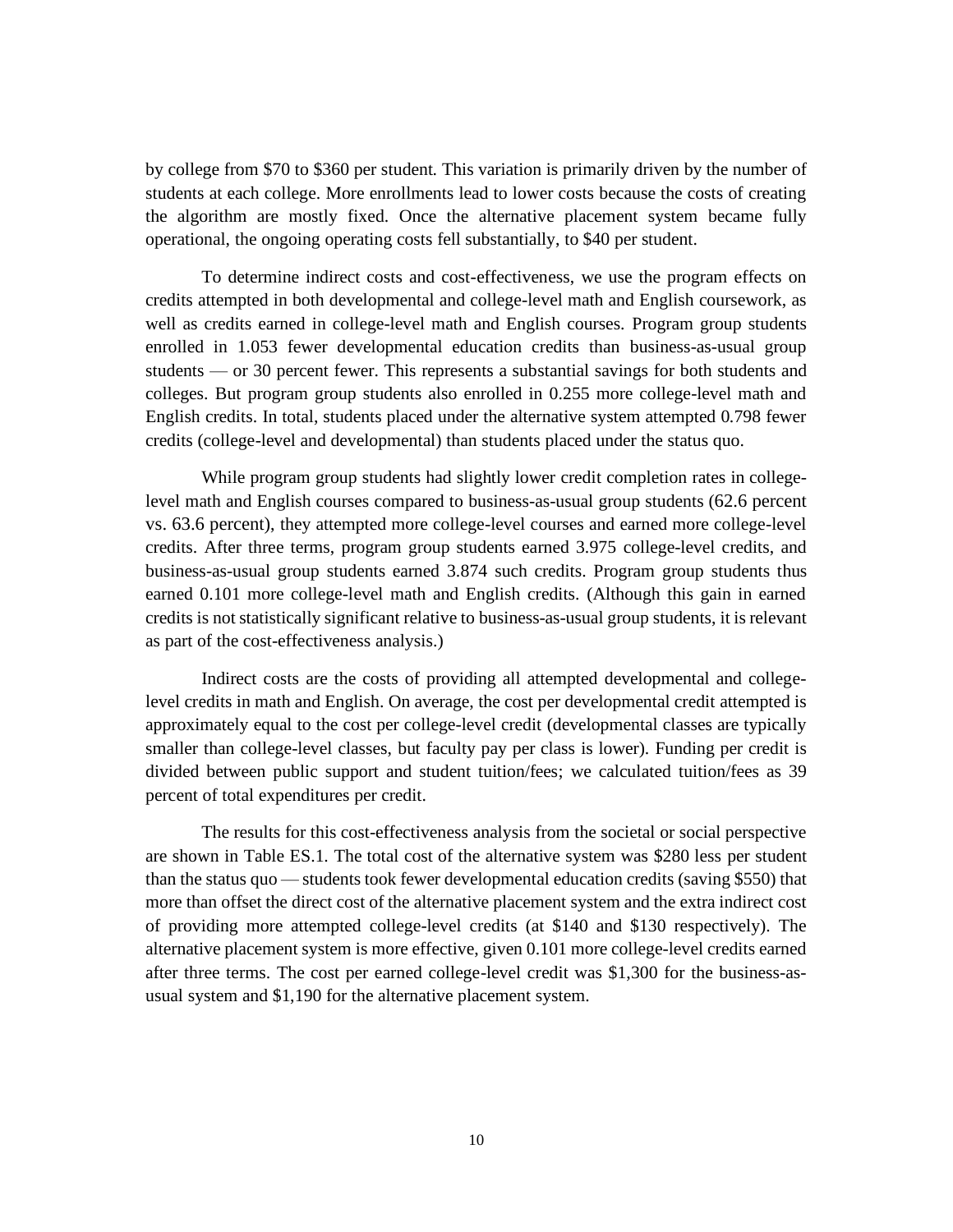#### **Table ES.1**

|                                                                   | Business-as-    | Alternative |                   |
|-------------------------------------------------------------------|-----------------|-------------|-------------------|
| Per-student Costs                                                 | Usual Placement | Placement   | <b>Difference</b> |
| Direct cost: Placement                                            | \$30            | \$170       | \$140             |
| Indirect cost: Attempted developmental<br>credits                 | \$1,820         | \$1,280     | $-$ \$550         |
| Indirect cost: Attempted college-level credits<br>in math/English | \$3,170         | \$3,300     | \$130             |
| <b>Total Cost</b>                                                 | \$5,020         | \$4,750     | $-$ \$280         |
| Earned college-level credits in math/English                      | 3.874           | 3.975       | 0.101             |
| Cost per earned college-level credit                              | \$1,300         | \$1.190     |                   |

#### **Cost-Effectiveness Analysis: Social Perspective**

SOURCES: Tables 4.1 and 4.2; authors' calculations. Cost figures rounded to nearest 10.

From the student perspective, the alternative placement system is clearly more cost-effective. For students, the only cost was the tuition/fees they paid for credits attempted. As students took 0.798 fewer credits under the alternative system, they saved \$160. However, because students generally do not want to take developmental education, it may be more valid to focus on their developmental education savings from the alternative system. If students took 1.053 fewer developmental education credits, they saved \$210 in tuition/fees (4 percent of their total spending on college).

For colleges, the determination of cost-effectiveness depends on net revenues. Colleges must pay to implement the alternative placement system; this additional cost must then be recouped by increases in net revenues (revenues over costs) from additional coursework. Estimating these costs and revenues at each college is difficult. Nevertheless, given that the alternative placement system reduced total costs and increased credit accumulation, it is plausible to conclude that it is cost-effective from the college perspective.

## **Conclusion and Implications**

Colleges continue to seek ways to give students a good start in their higher education journey. The results of this study suggest that using a multiple measures, data analytics placement system is one way to increase the opportunity entering students have to succeed in college-level coursework. Some more specific lessons from this research are:

• Single placement tests are not good measures of student readiness to undertake college-level courses. As has been shown in other research, we find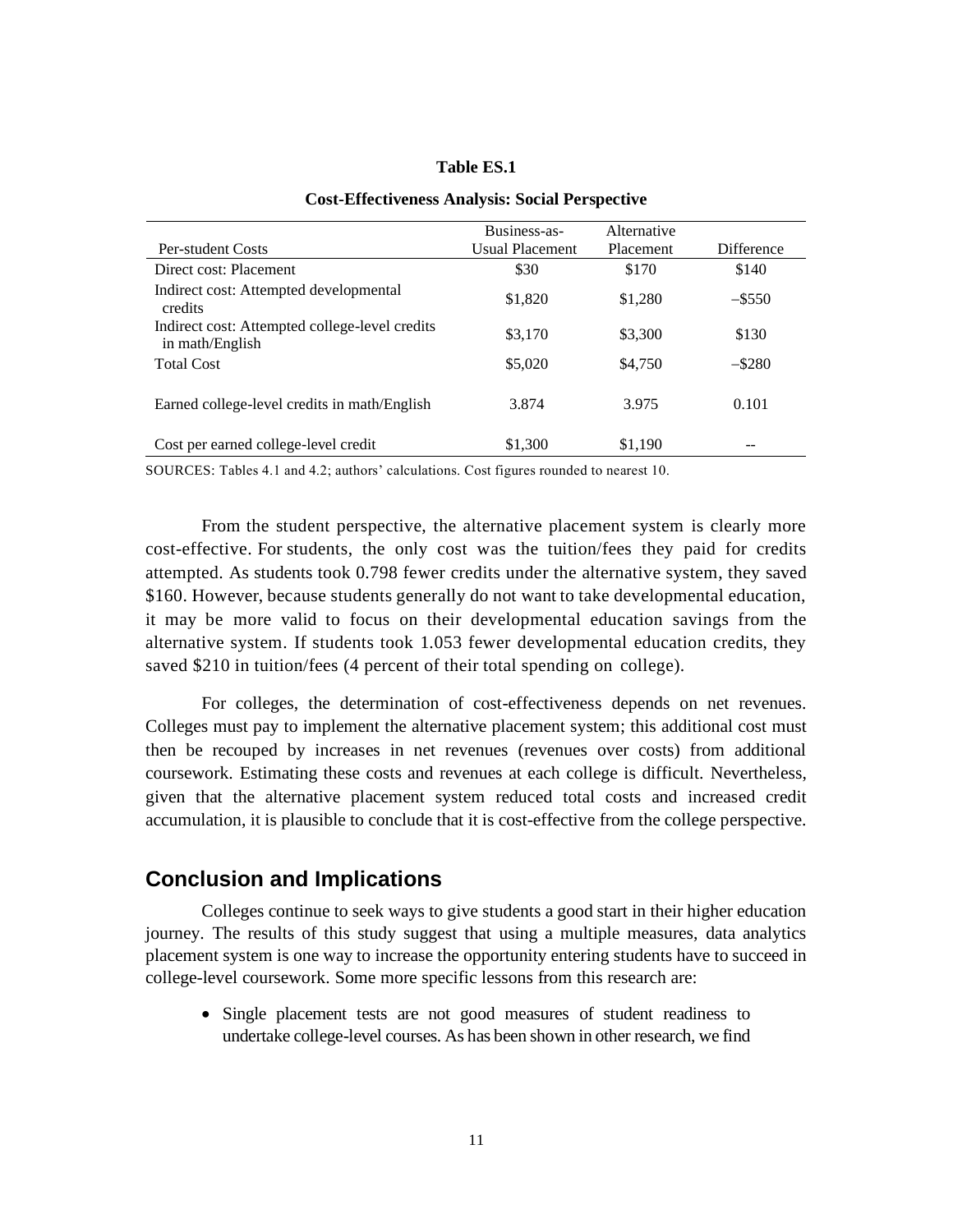that high school GPAs, especially in combination with other measures, are a better predictor of college course success.

- Colleges would be wise to set up placement systems that allow more students into college-level courses. In this study, students who were on the margin of being college-ready were much better off if they were permitted to take college courses. This can be accomplished without negatively influencing course pass rates.
- The use of a better placement system is a positive step. However, more is needed to improve student outcomes, as the impacts that occurred in this study were modest. These can include developmental education reforms as well as college-wide approaches to improving student experiences and outcomes.

This study sheds light on an important way to smooth the road for students entering college. Rather than using standardized placement tests alone, colleges can develop and deploy a multiple measures assessment and placement system that does a better job of placing students into math and English courses at a relatively low cost. The use of such a system, in tandem with other initiatives to improve student success, can make a real contribution toward improving student success in college.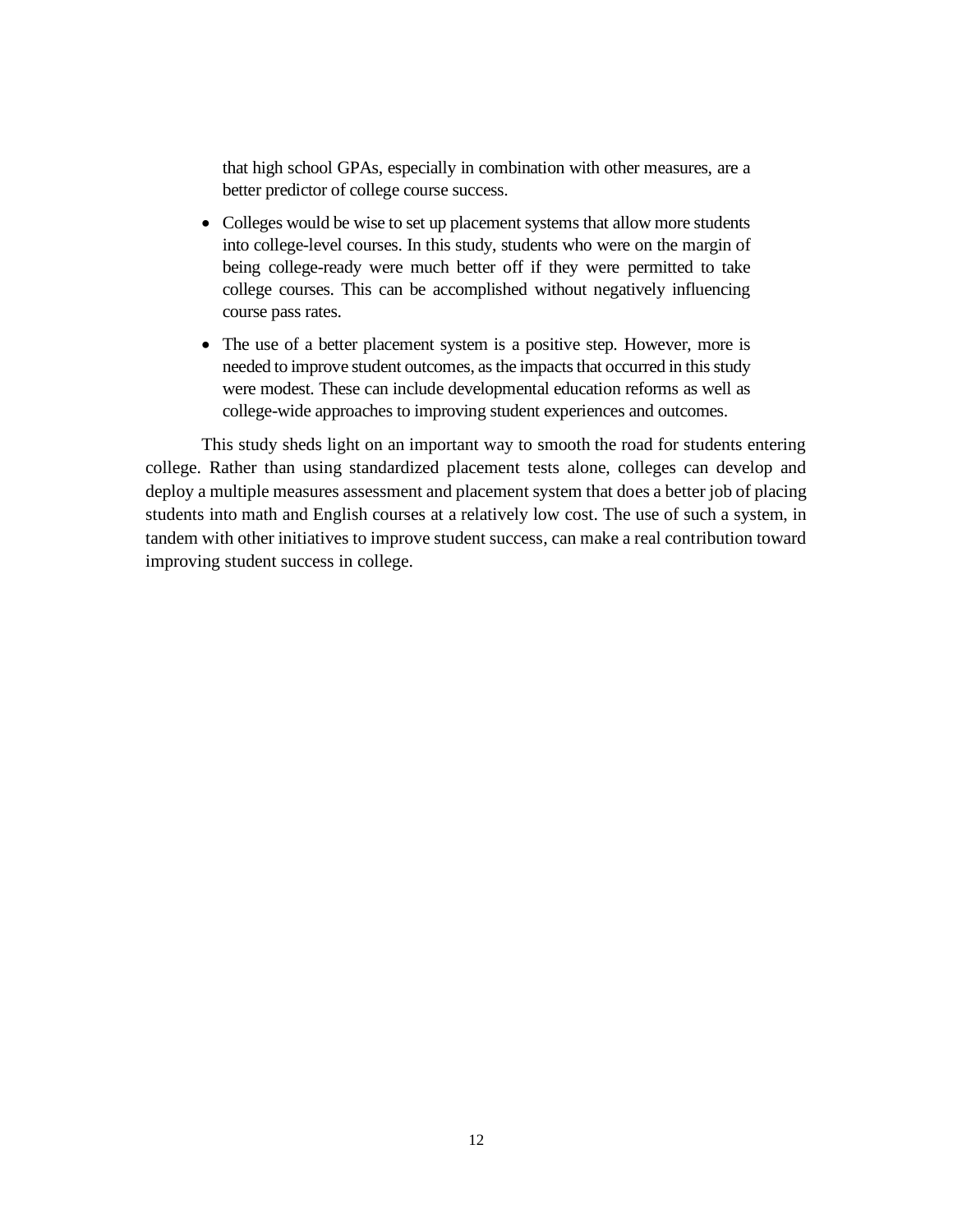## **References**

- Bailey, T. (2009). Challenge and opportunity: Rethinking the role and function of developmental education in community college. *New Directions for Community Colleges*, *2009*(145), 11–30.<https://doi.org/10.1002/cc.352>
- Bailey, T., Jaggars, S. S., & Jenkins, D. (2015). *Redesigning America's community colleges: A clearer path to student success*. Boston, MA: Harvard University Press. Retrieved from <https://ccrc.tc.columbia.edu/publications/redesigning-americas-community-colleges.html>
- Barnett, E. A., Bergman, P., Kopko, E., Reddy, V., Belfield, C. R., Roy, S., & Cullinan, D. (2018). *Multiple measures placement using data analytics: An implementation and early impacts report.* New York, NY: Center for the Analysis of Postsecondary Readiness. Retrieved from [https://postsecondaryreadiness.org/multiple-measures](https://postsecondaryreadiness.org/multiple-measures-placement-using-data-analytics/)[placement-using-data-analytics/](https://postsecondaryreadiness.org/multiple-measures-placement-using-data-analytics/)
- Belfield, C., & Crosta, P. M. (2012). *Predicting success in college: The importance of placement tests and high school transcripts* (CCRC Working Paper No. 42). New York, NY: Columbia University, Teachers College, Community College Research Center. Retrieved from [http://ccrc.tc.columbia.edu/publications/predicting-success-placement](http://ccrc.tc.columbia.edu/publications/predicting-success-placement-tests-transcripts.html)[tests-transcripts.html](http://ccrc.tc.columbia.edu/publications/predicting-success-placement-tests-transcripts.html)
- Jaggars, S. S., & Stacey, G. W. (2014). *What we know about developmental education outcomes*. New York, NY: Columbia University, Teachers College, Community College Research Center. Retrieved from https://ccrc.tc.columbia.edu/publications/designingmeaningful-developmental-reform.html
- Levin, H. M., McEwan, P. J., Belfield, C. R., Bowden, A. B., & Shand, R. (2017). *Economic evaluation in education: Cost-effectiveness and benefit-cost analysis* (3<sup>rd</sup>) ed.). New York, NY: SAGE Publications. Retrieved from [https://us.sagepub.com/en](https://us.sagepub.com/en-us/nam/economic-evaluation-in-education/book245161)[us/nam/economic-evaluation-in-education/book245161](https://us.sagepub.com/en-us/nam/economic-evaluation-in-education/book245161)
- Rutschow, E. Z, Cormier, M. S., Dukes, D., & Cruz Zamora, D. E. (2019). *The changing landscape of developmental education practices: Findings from a national survey and interviews with postsecondary institutions.* New York, NY: Center for the Analysis of Postsecondary Readiness. Retrieved from [https://postsecondaryreadiness.org/changing](https://postsecondaryreadiness.org/changing-landscape-developmental-education-practices/)[landscape-developmental-education-practices/](https://postsecondaryreadiness.org/changing-landscape-developmental-education-practices/)
- Scott-Clayton, J. (2012). *Do high-stakes placement exams predict college success?* (CCRC Working Paper No. 41). New York, NY: Columbia University, Teachers College, Community College Research Center. Retrieved fro[m http://ccrc.tc.columbia.edu/](http://ccrc.tc.columbia.edu/%20media/k2/attachments/high-stakes-predict-success.pdf)  [media/k2/attachments/high-stakes-predict-success.pdf](http://ccrc.tc.columbia.edu/%20media/k2/attachments/high-stakes-predict-success.pdf)